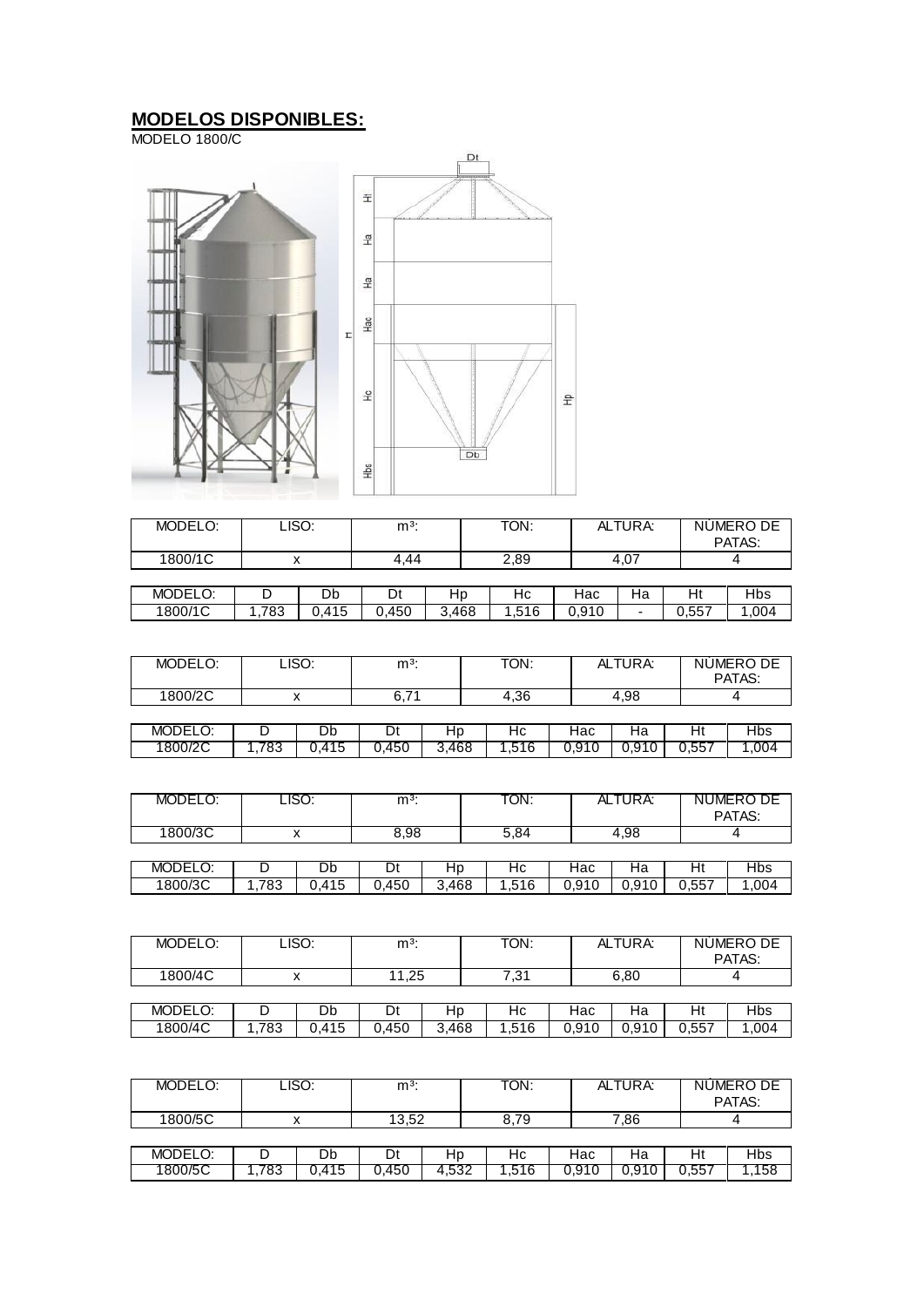

| MODELO: | ONDULADO: |       | $m3$ : |       | TON: |       | ALTURA:                  |    | NUMERO DE<br>PATAS: |
|---------|-----------|-------|--------|-------|------|-------|--------------------------|----|---------------------|
| 2100/1C |           |       | 6.15   |       | 4.00 |       | 4.15                     |    |                     |
|         |           |       |        |       |      |       |                          |    |                     |
| MODELO: |           | Db    |        | нp    | Нc   | Нас   | на                       | Ht | <b>Hbs</b>          |
| 2100/1C | 2.030     | 0.415 | 0.500  | 3.500 | .780 | 0.910 | $\overline{\phantom{0}}$ |    | 0.738               |

| MODELO: |       | ONDULADO: | $m3$ : |       | TON: |       | ALTURA: |       | NUMERO DE<br>PATAS: |
|---------|-------|-----------|--------|-------|------|-------|---------|-------|---------------------|
| 2100/2C |       |           | 9.09   |       | 5,91 |       | 5,06    |       |                     |
|         |       |           |        |       |      |       |         |       |                     |
| MODELO: |       | Db        | Dt     | Hp    | Нc   | Hac   | Ha      | H١    | Hbs                 |
| 2100/2C | 2.030 | 0.415     | 0.500  | 3,500 | ,780 | 0.910 | 0,910   | 0.642 | 0.738               |

| MODELO: |       | ONDULADO: | $m3$ : |       | TON: |       | ALTURA: |       | NUMERO DE<br>PATAS: |
|---------|-------|-----------|--------|-------|------|-------|---------|-------|---------------------|
| 2100/3C |       |           | 12.04  |       | 7,83 |       | 5,97    |       |                     |
|         |       |           |        |       |      |       |         |       |                     |
| MODELO: |       | Db        | Dt     | Hp    | Нc   | Hac   | Ha      | Ht    | Hbs                 |
| 2100/3C | 2,030 | 0.415     | 0.500  | 3,500 | .780 | 0,910 | 0,910   | 0.642 | 0.738               |

| MODELO: |       | ONDULADO: | $m3$ : |       | TON: |       | ALTURA: |       | NUMERO DE<br>PATAS: |
|---------|-------|-----------|--------|-------|------|-------|---------|-------|---------------------|
| 2100/4C |       |           | 14,98  |       | 9,74 |       | 6,88    |       |                     |
|         |       |           |        |       |      |       |         |       |                     |
| MODELO: |       | Db        | Dt     | HD    | Нc   | Hac   | на      | Нt    | <b>Hbs</b>          |
| 2100/4C | 2,030 | J.415     | 0.500  | 3,500 | .780 | 0.910 | 0.910   | 0.642 | 0,738               |

| MODELO: |       | ONDULADO: | $m3$ : |       | TON:  |       | ALTURA: |       | NUMERO DE<br>PATAS: |
|---------|-------|-----------|--------|-------|-------|-------|---------|-------|---------------------|
| 2100/5C |       |           | 17.93  |       | 11.65 |       | 7,95    |       |                     |
|         |       |           |        |       |       |       |         |       |                     |
| MODELO: |       | Db        | Dt     | Hp    | Нc    | Hac   | На      | Ht    | Hbs                 |
| 2100/5C | 2,030 | 0.415     | 0.500  | 4.500 | .780  | 0.910 | 0.910   | 0.642 | 0.892               |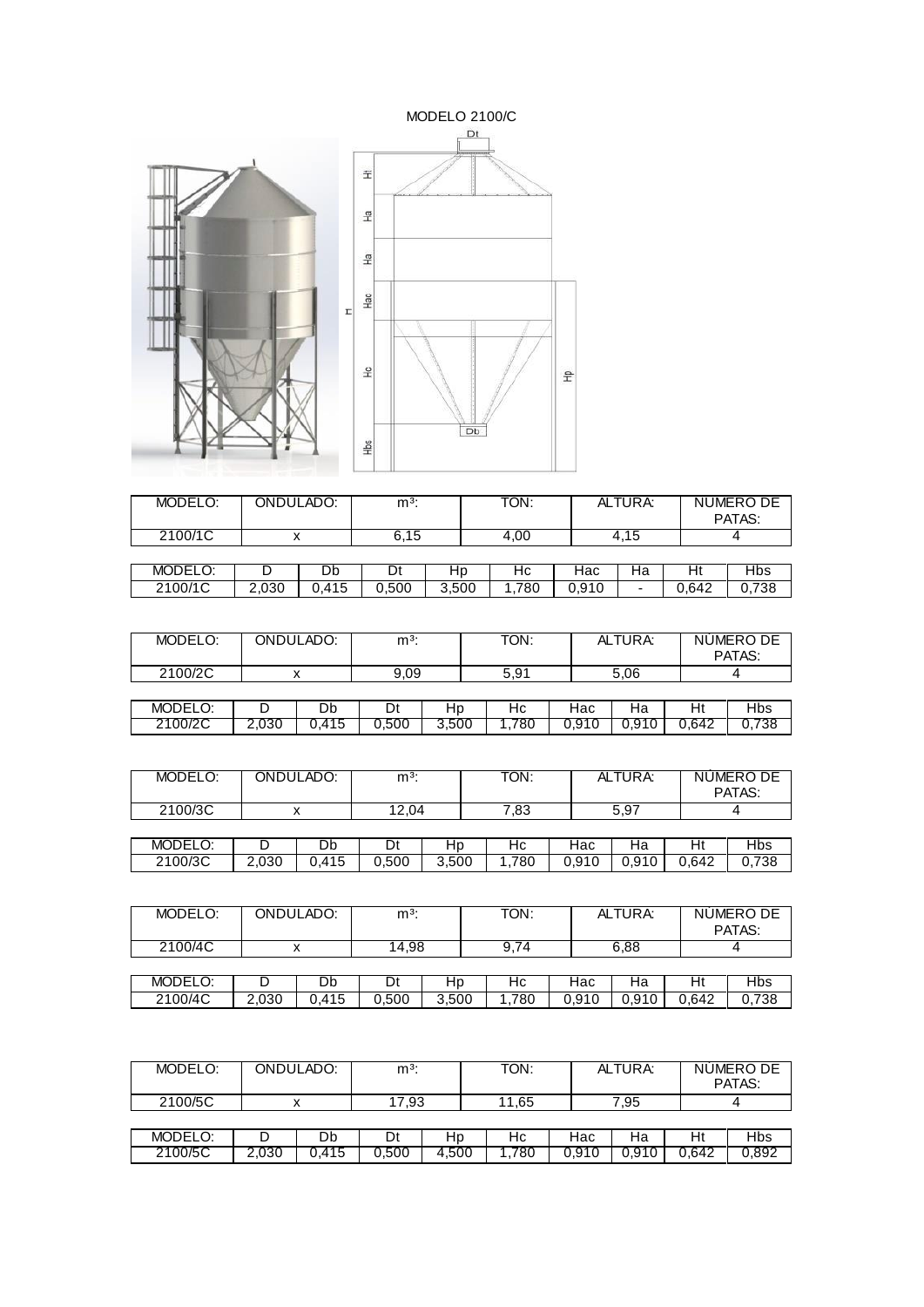

| MODELO: | ONDULADO: |       | $m3$ : |       | TON:  |       | ALTURA:                  |       | NUMERO DE<br>PATAS: |
|---------|-----------|-------|--------|-------|-------|-------|--------------------------|-------|---------------------|
| 2300/1C |           |       | 8.40   |       | 5.46  |       | 4.76                     |       |                     |
|         |           |       |        |       |       |       |                          |       |                     |
| MODELO: |           | Db    |        | нp    | Нc    | Нас   | на                       | Ηt    | <b>Hbs</b>          |
| 2300/1C | 2.030     | 0.415 | 0.480  | 4.000 | 2.072 | 0.910 | $\overline{\phantom{0}}$ | 0.720 | 0.980               |

| MODELO: |       | ONDULADO: | $m3$ : |       | TON:  |       | ALTURA: |       | NUMERO DE<br>PATAS: |
|---------|-------|-----------|--------|-------|-------|-------|---------|-------|---------------------|
| 2300/2C |       |           | 12,18  |       | 7,92  |       | 5,67    |       |                     |
|         |       |           |        |       |       |       |         |       |                     |
| MODELO: |       | Db        | Dt     | Hp    | Hc    | Hac   | Ha      | H١    | Hbs                 |
| 2300/2C | 2.030 | 0.415     | 0.480  | 4.000 | 2.072 | 0.910 | 0,910   | 0.720 | 0.980               |

| MODELO: |       | ONDULADO: | $m3$ : |       | TON:  |       | ALTURA: |       | NUMERO DE<br>PATAS: |
|---------|-------|-----------|--------|-------|-------|-------|---------|-------|---------------------|
| 2300/3C |       |           | 15.96  |       | 10.37 |       | 6.58    |       |                     |
|         |       |           |        |       |       |       |         |       |                     |
| MODELO: |       | Db        | Dt     | Hp    | Нc    | Hac   | Ha      | Ht    | Hbs                 |
| 2300/3C | 2,030 | 0.415     | 0.480  | 4.000 | 2,072 | 0,910 | 0,910   | 0.720 | 0,980               |

| MODELO: | ONDULADO: | $m3$ : | TON:  | ALTURA: | NUMERO DE<br>PATAS: |
|---------|-----------|--------|-------|---------|---------------------|
| 2300/4C |           | 19,74  | 12,83 | .49     |                     |
|         |           |        |       |         |                     |

| 2300/4C<br>0.40<br>.030<br>.480<br>000.<br>980.<br>$\sim$<br>0.40<br>41F<br>700<br>$\Delta$<br>⊾<br>U.Y<br>∠⊾<br>. .<br>ີບ<br>∪.∪<br>ີ<br><u>vi</u><br>- | MODELO: | - | Db | л.<br>◡ | שו | ٦C | lac. | ۹а | Hι | 1bs |
|----------------------------------------------------------------------------------------------------------------------------------------------------------|---------|---|----|---------|----|----|------|----|----|-----|
|                                                                                                                                                          |         |   |    |         |    |    |      |    |    |     |

| MODELO: |       | ONDULADO: | $m3$ : |       | TON:  |       | ALTURA: |       | NUMERO DE<br>PATAS: |
|---------|-------|-----------|--------|-------|-------|-------|---------|-------|---------------------|
| 2300/5C |       |           | 23.52  |       | 15.29 |       | 8.48    |       |                     |
|         |       |           |        |       |       |       |         |       |                     |
| MODELO: |       | Db        | Dt     | Hp    | Нc    | Hac   | На      | Ht    | Hbs                 |
| 2300/5C | 2,030 | 0.415     | 0.480  | 5.000 | 2.072 | 0.910 | 0.910   | 0.720 | 058                 |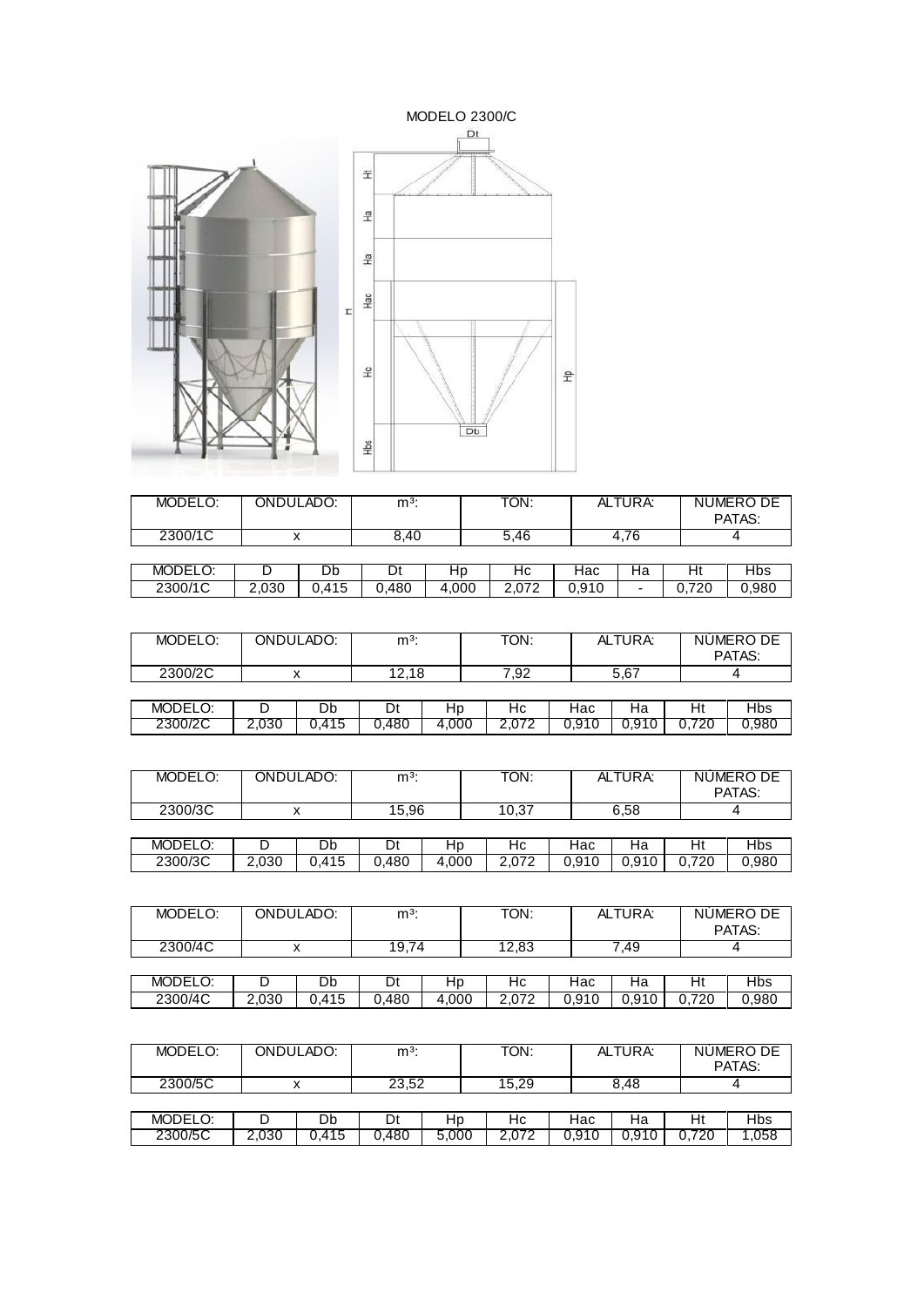

| MODELO: | ONDULADO: |       | $m3$ : |       | TON:  |       | ALTURA: |       | NUMERO DE<br>PATAS: |
|---------|-----------|-------|--------|-------|-------|-------|---------|-------|---------------------|
| 2550/1C |           |       | 10.79  |       | 01.   |       | 4.92    |       |                     |
|         |           |       |        |       |       |       |         |       |                     |
| MODELO: |           | Db    |        | нp    | Нc    | Нас   | Ha      | Ht    | <b>Hbs</b>          |
| 2550/1C | 2.550     | 0.415 | 0.500  | 4.000 | 2,165 | 0.910 | -       | 0.859 | 0,836               |

| MODELO: |       | ONDULADO: | $m3$ : |       | TON:  |       | ALTURA: |       | NUMERO DE<br>PATAS: |
|---------|-------|-----------|--------|-------|-------|-------|---------|-------|---------------------|
| 2550/2C |       |           | 15.43  |       | 10.03 |       | 5,83    |       |                     |
|         |       |           |        |       |       |       |         |       |                     |
| MODELO: |       | Db        | Dt     | Hp    | Нc    | Hac   | Ha      | H١    | Hbs                 |
| 2550/2C | 2,550 | 0.415     | 0.500  | 4.000 | 2,165 | 0.910 | 0,910   | 0.859 | 0,836               |

| MODELO: |       | ONDULADO: | $m^3$ : |       | TON:  |       | ALTURA: |       | NUMERO DE<br>PATAS: |
|---------|-------|-----------|---------|-------|-------|-------|---------|-------|---------------------|
| 2550/3C |       |           | 20,07   |       | 13.05 |       | 6.74    |       |                     |
|         |       |           |         |       |       |       |         |       |                     |
| MODELO: |       | Db        | Dt      | Hp    | Нc    | Hac   | На      | Ht    | Hbs                 |
| 2550/3C | 2,550 | 0.415     | 0.500   | 4.000 | 2,165 | 0,910 | 0,910   | 0,859 | 0,836               |

| MODELO: | ONDULADO: | m <sup>3</sup> : | TON:  | ALTURA: | NUMERO DE<br>PATAS: |
|---------|-----------|------------------|-------|---------|---------------------|
| 2550/4C |           | 24,70            | 16.06 | 7.65    |                     |
|         |           |                  |       |         |                     |

| 2550/4C<br>000,<br>.500<br>$\overline{a}$<br>11F<br>65<br>0.40<br>0.859<br>.550<br>000<br>$\sim$<br>⌒<br>Δ.<br>- - -<br>ч<br>∼<br>v.ə<br>u.oju<br>ט ו<br>∪.∪<br><u>. . </u><br>. . | MODELO: | ◡ | Db | n.<br>◡ | ⊾ר | าเ | ⊣∍∩<br><b>Id</b> u | ⊣а | Ht | ານວ |
|------------------------------------------------------------------------------------------------------------------------------------------------------------------------------------|---------|---|----|---------|----|----|--------------------|----|----|-----|
|                                                                                                                                                                                    |         |   |    |         |    |    |                    |    |    |     |

| MODELO: |       | ONDULADO: | $m3$ : |       | TON:  |       | ALTURA: |       | NUMERO DE<br>PATAS: |
|---------|-------|-----------|--------|-------|-------|-------|---------|-------|---------------------|
| 2550/5C |       |           | 29.34  |       | 19.07 |       | 8.65    |       |                     |
|         |       |           |        |       |       |       |         |       |                     |
| MODELO: |       | Db        | Dt     | Hp    | Нc    | Hac   | Ha      | Ht    | Hbs                 |
| 2550/5C | 2,550 | 0,415     | 0.500  | 5,000 | 2,165 | 0.910 | 0.910   | 0.859 | 0,915               |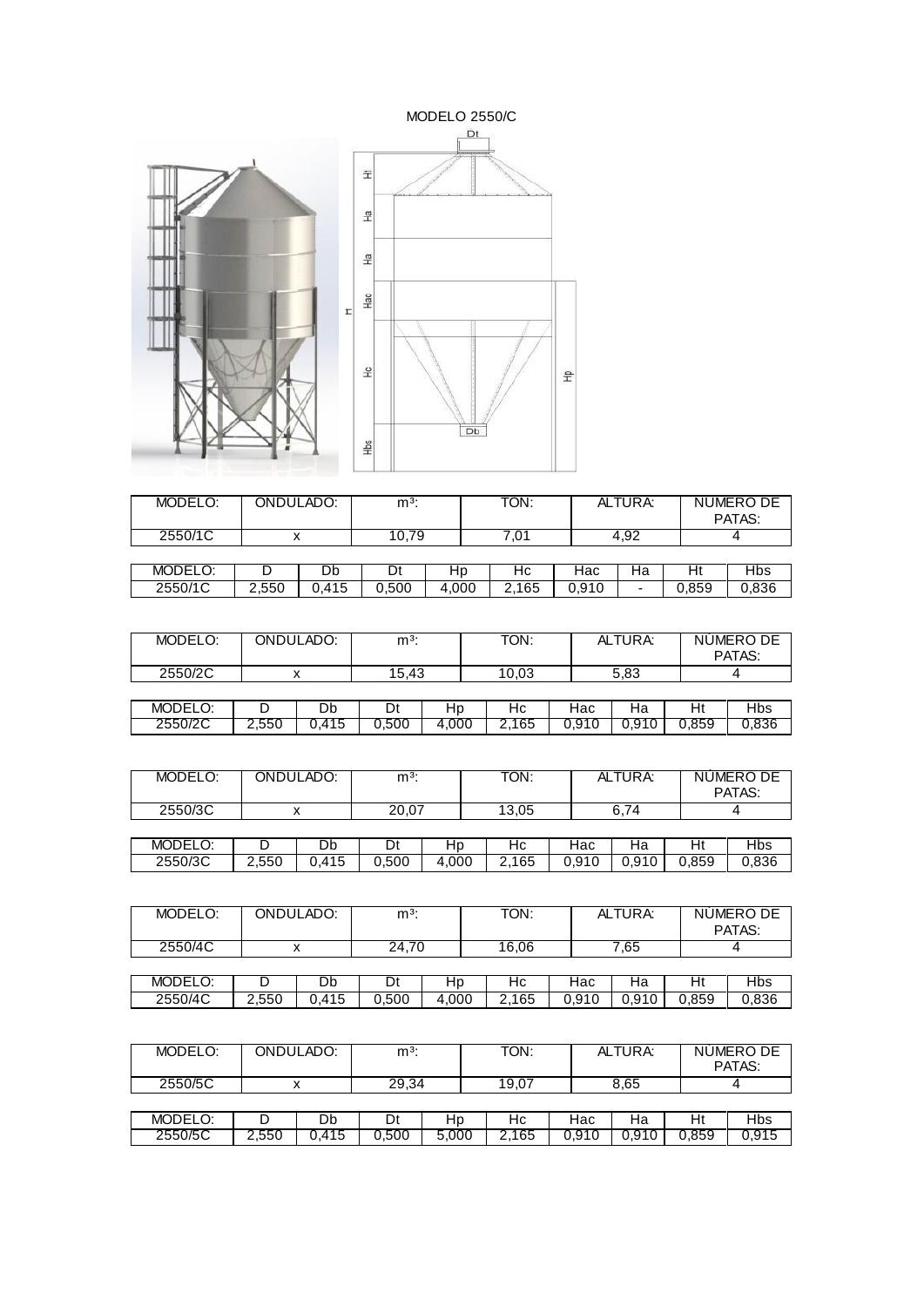

| MODELO: | ONDULADO: |       | $m3$ : |       | TON:  |       | ALTURA:                  |       | NÚMERO DE<br>PATAS: |
|---------|-----------|-------|--------|-------|-------|-------|--------------------------|-------|---------------------|
| 2800/1C |           |       | 13,76  |       | 8,94  |       | 5,51                     |       |                     |
|         |           |       |        |       |       |       |                          |       |                     |
| MODELO: |           | Db    |        | нp    | Нc    | Нас   | на                       | Ht    | <b>Hbs</b>          |
| 2800/1C | 2.800     | 0.415 | 0.550  | 4.500 | 2.460 | 0,910 | $\overline{\phantom{0}}$ | 0.944 | 1.124               |

| MODELO: |       | ONDULADO: | $m3$ : |       | TON:  |       | ALTURA: |       | NUMERO DE<br>PATAS: |
|---------|-------|-----------|--------|-------|-------|-------|---------|-------|---------------------|
| 2800/2C |       |           | 19.37  |       | 12.59 |       | 6.42    |       |                     |
|         |       |           |        |       |       |       |         |       |                     |
| MODELO: |       | Db        | Dt     | Hp    | Нc    | Hac   | Ha      | H١    | Hbs                 |
| 2800/2C | 2.800 | 0.415     | 0.550  | 4.500 | 2,460 | 0.910 | 0.910   | 0.944 | 124                 |

| MODELO: | ONDULADO: |       | m <sup>3</sup> |       | TON:  |       | ALTURA: |       | NUMERO DE<br>PATAS: |  |
|---------|-----------|-------|----------------|-------|-------|-------|---------|-------|---------------------|--|
| 2800/3C |           |       | 24.97          |       | 16,23 |       | 7,33    |       |                     |  |
|         |           |       |                |       |       |       |         |       |                     |  |
| MODELO: |           | Db    | Dt             | Hp    | Hc    | Hac   | Ha      | Ht    | <b>Hbs</b>          |  |
| 2800/3C | 2,800     | 0.415 | 0.550          | 4,500 | 2,460 | 0,910 | 0,910   | 0.944 | 1.124               |  |

| MODELO: | ONDULADO: |       | $m3$ : |       | TON:  |       | ALTURA: |       | NUMERO DE<br>PATAS: |  |
|---------|-----------|-------|--------|-------|-------|-------|---------|-------|---------------------|--|
| 2800/4C |           |       |        | 30,57 |       |       | 8,24    |       |                     |  |
|         |           |       |        |       |       |       |         |       |                     |  |
| MODELO: |           | υb    | υt     | Hp    | Нc    | Hac   | на      | Ht    | <b>Hbs</b>          |  |
| 2800/4C | 2.800     | 0.415 | 0.550  | 4.500 | 2,460 | 0.910 | 0.910   | 0.944 | .124                |  |

| MODELO: | ONDULADO: |       | $m3$ : |       | TON:  |       | ALTURA: |       | NUMERO DE<br>PATAS: |  |
|---------|-----------|-------|--------|-------|-------|-------|---------|-------|---------------------|--|
| 2800/5C |           |       |        | 36,18 | 23,52 |       | 9,23    |       |                     |  |
|         |           |       |        |       |       |       |         |       |                     |  |
| MODELO: |           | Db    | Dt     | HD    | Нc    | Hac   | Ha      | Ht    | Hbs                 |  |
| 2800/5C | 2,800     | 0.415 | 0.550  | 5,500 | 2,460 | 0.910 | 0.910   | 0.944 | .202                |  |